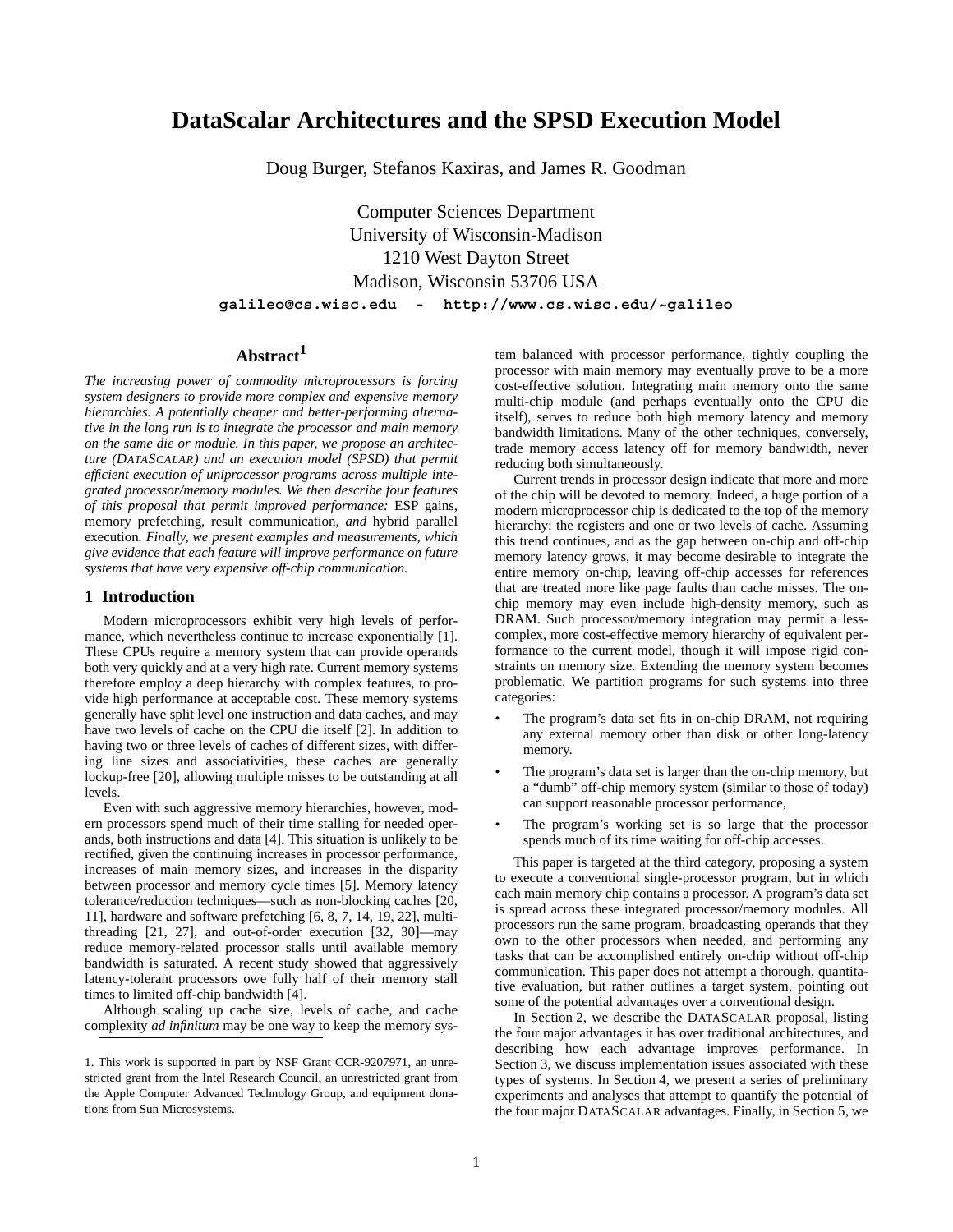list other research efforts related to processor/memory integration, present future directions, and conclude.

## **2 DataScalar architectures and SPSD**

Given that each region of main memory is tightly integrated with a processor, new opportunities arise for achieving high performance. We are proposing to exploit the fact that all words in main memory have an on-chip processor. Solutions that require explicit parallelism are unacceptable—our goal is that existing serial programs should run without recompilation, and certainly without being rewritten. If this goal is achieved, new programs and compilers may of course exploit further opportunities posed by this novel architecture.

Our solution is an execution model for uniprocessor programs (an extension of Flynn's classification [12]) that is analogous to the Single-Program, Multiple Data stream (**SPMD**) execution model identified by Darema-Rogers *et al*. in 1985 [9]. This execution model, which we call Single-Program, Single Data stream (**SPSD**), was inspired by the Massive Memory Machine work from the early 1980s [15]. In **SPSD**, each of one or more processors runs the same program, reading and writing *exactly the same data* (unlike **SPMD**, in which each processor writes to different addresses).

A DATASCALAR system implements **SPSD** by having one or more integrated processor/memory modules (henceforth called *MOPs*, for *Memory On Processor*) run the same program, each MOP assuming ownership of the physical address space that it contains. When a MOP issues a load to an operand that it owns, it broadcasts that operand to the other MOPs (since they are all running the same program, they too will eventually need that operand). When a MOP issues a load to an operand that a different MOP owns, the load stalls, if necessary, until the needed operand arrives from the network, broadcast by the owning MOP. This ownership/broadcast scheme was called *ESP* by the Massive Memory Machine work.

We assume that off-chip communication will be comparatively more expensive in future systems (alternatively, we assume that computation will become less and less of a limitation). Forcing every load to be broadcast would therefore be a major drawback. We propose replicating the frequently-accessed portions of the address space both dynamically and statically, to cut down on inter-chip communication. For static replication, we duplicate the most heavily-accessed pages on each MOP, accesses to which will complete locally on every MOP, therefore not requiring a broadcast. Memory on each MOP is thus divided into two classes: *replicated* and *communicated*. A load to a *replicated* datum never requires a broadcast since it completes on every MOP, and a load to a *communicated* datum always requires a broadcast, since it completes only on the MOP that owns that particular datum. For dynamic replication, we allow each node to cache data owned by other MOPs. A load to a communicated datum that is found in all processor caches is not broadcast. This introduces some interesting consistency issues that we will discuss later in this paper.

Figure 1 shows a system-level comparison between a DATAS-CALAR system and a future system that has some on-chip memory but still has a large off-chip main memory. Although the replicated and communicated portions of main memory are depicted as sepa-<br>rate units, they are only logically distinct.<sup>1</sup> The caches are not shown in this figure. Figure 2 shows how loads and stores to replicated versus communicated memory differ; both CPUs issue a load and store to replicated memory (L1 and S1), which complete on both MOPs. Both CPUs also issue loads to L2 and S2, which are located in the communicated memory of MOP-1 only. MOP-1 broadcasts L2, which MOP-2 receives and consumes. S2 completes at MOP-1, but is dropped at MOP-2.

The rest of this section describes the four categories of benefits that the DATASCALAR architecture provides.

# **2.1 ESP gains**

The Massive Memory Machine (MMM) defined *ESP*, the notion of running the same program across multiple computational engines, broadcasting accessed local data to all non-local processors. However, the MMM proposed conventional, non-pipelined uniprocessors connected by a single global bus, and was therefore unlikely to provide better cost-performance than competing solutions. Furthermore, the MMM was a fully synchronous architecture, in which all processors proceeded in lock-step, with one processor running slightly ahead of the others (the *lead* processor). In Figure 3a we illustrate the high-level design of the MMM. In Figure 3b we show an example of the MMM's operation, in which processor 3 owns the first four operands, so is the lead processor for the first four accesses. Processor 2 owns operands five through seven, so upon the fifth access, a *lead change* occurs and processor 2 becomes the lead processor. Finally, another lead change occurs on the access to the eighth operand, and processor 3 again becomes the lead processor.

DATASCALAR systems enjoy the same benefits from ESP as did the MMM proposal. Major benefits are (1) reduced remote access latency, (2) elimination of request traffic, and (3) elimination of write traffic. Because each MOP runs the same program, a communicated operand can be sent to the other MOPs the instant its address is resolved and it is fetched from the on-chip memory. The request part of the access involves only an on-chip lookup. The operand is sent directly to the other MOPs, eliminating half of the communication delay by requiring only one-way communication. This "response-only" model also reduces traffic (increasing effective off-chip bandwidth) because off-chip requests are unneeded. Finally, all interchip write traffic is eliminated under ESP. Stores (or write-backs of dirty cache lines) complete locally on every MOP if they fall in a replicated page. Stores or writebacks to a communicated page occur only on the owning MOP, which preserves consistency since that MOP holds the only copy in main memory. Note that there are no consistency issues, because every MOP runs the same program.

Since both the MMM and DATASCALAR systems implement ESP, they both enjoy these benefits of off-chip latency and traffic reduction. The next two subsections describe advantages that are unique to the DATASCALAR model.

#### **2.2 Memory prefetching**

Consider an access to a datum obtained through a pointer. In conventional systems, a request must be sent off-chip to memory, the pointer is returned, the processor computes the address of the datum, sends a request to memory, and the operand is returned. This sequence requires a total of four chip-to-chip crossings. An ESP-based system would incur two chip crossings at most: the owner of the pointer broadcasts the address, all nodes compute the address of the datum, and then the owner of the datum broadcasts the datum.

An ESP-based system such as DATASCALAR can do even better, however, if both the pointer and datum reside on the same MOP—the owner can therefore read both without waiting for an off-chip access, pipelining the broadcast of both operands to the other MOPs. We call the phenomenon of multiple consecutive accesses falling on the same MOP *memory prefetching*. Since each

<sup>1.</sup> For the purposes of this study, we have assumed a partitioning at the page level, and thus this distinction would be made in the page table. Other schemes are possible.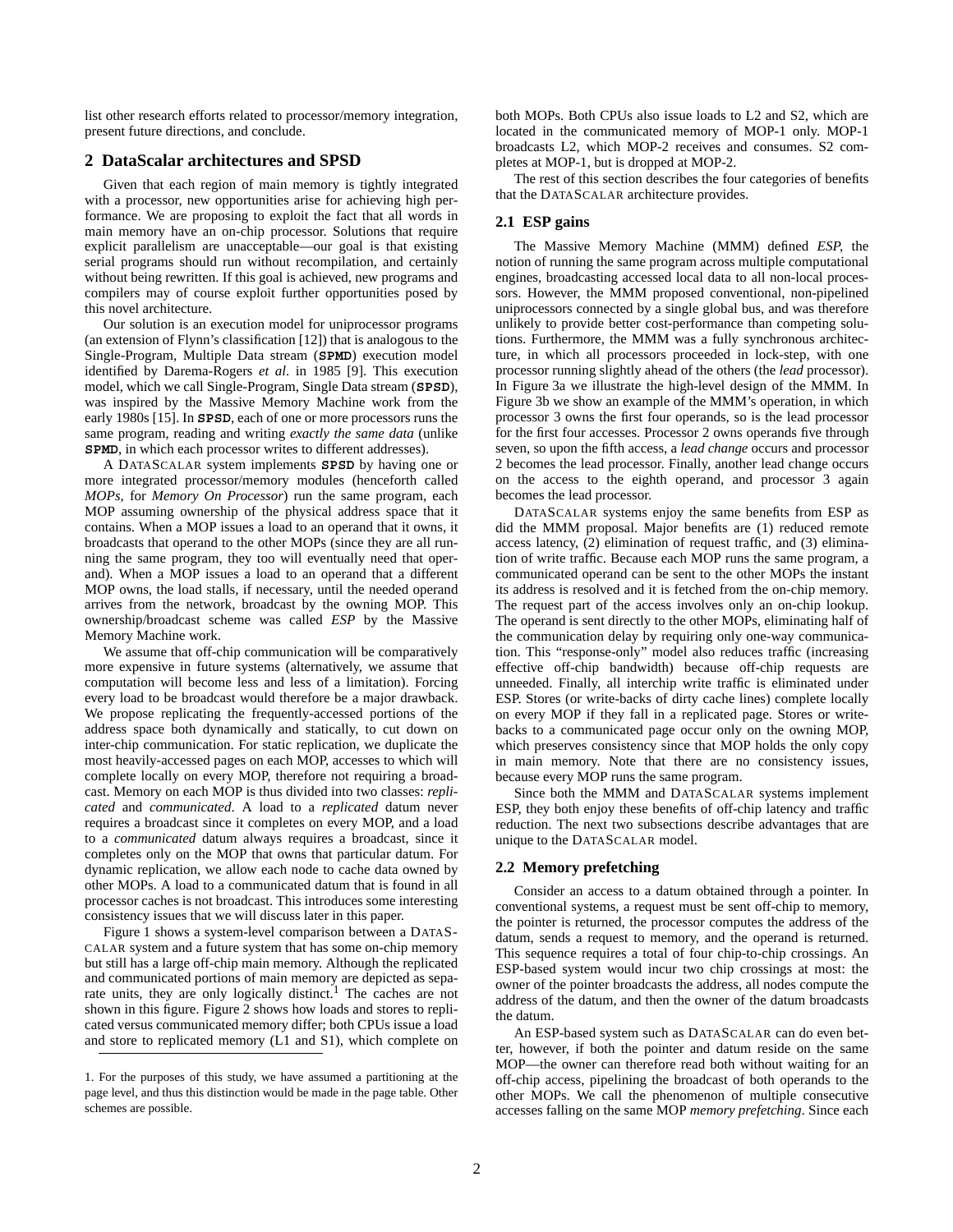

**(a)** Integrated architecture (traditional) **(b)** DATASCALAR architecture





**Figure 2. Replicated versus communicated main memory**

memory chip has an on-chip processor, consecutive accesses falling on *any* memory chip will cause memory prefetching. Another way of visualizing memory prefetching is from the point of view of one MOP—from its perspective, it is the processor, and all other MOPs are simply memory—which can send it operands that it will need, before it has even computed their addresses.

Whenever an operand depends on another operand, and the two reside on different MOPS, an inter-chip communication is required, effectively halting any memory prefetching occurring down that dependence chain on any MOP. An example can be seen in Figure 3: if each  $w_{i+1}$  is dependent on  $w_i$ , there are only two inter-chip latencies on the critical path (after accessing  $w_4$  and ). To increase the performance gains from memory prefetching, *w*7 it is therefore desirable to maximize the number of consecutive references on single MOPs. We refer to the number of consecutive references to operands on a single MOP as a *streak*. A streak includes both replicated and communicated references.

With an in-order issue processor, a break in a streak will force the MOP to stall until another MOP broadcasts the needed operand. An out-of-order issue machine lends itself particularly well to this model, however, as multiple MOPs may prefetch down several dependence chains if the instruction window is sufficiently large. The ideal case is where all MOPs are memory prefetching down separate dependence chains that they contain locally.

The streak length does not always indicate the benefits of prefetching. For example, consider a program fragment that adds vector *A* to vector *B*, where all the elements of *A* reside on MOP *X* and the elements of *B* reside on MOP *Y*. If the code fetches alternately one element from *A*, then one element from *B*, the streak length will be very short. Processors that dynamically reorder instructions could easily race along in parallel, with processor *X* taking the lead fetching the elements of vector *A* while processor *Y* takes the lead in fetching the elements of vector *B*.

Memory prefetching does not require software support or recompilation—a DataScalar system may exploit spatial locality already inherent in reference streams. (Programs may benefit from recompilation or programmer tuning, of course, since explicit support could increase average streak length.) When streaks are greater than average, the DataScalar model benefits, since interchip latencies on the critical path are reduced. Memory prefetching does nothing to reduce bandwidth requirements, however, since the operands must still be broadcast to all MOPs. The next subsection describes how DataScalar systems may reduce inter-MOP traffic.

#### **2.3 Result communication**

DATASCALAR systems benefit from both ESP gains and memory prefetching without software support, but we believe that a significant potential for additional improved performance can be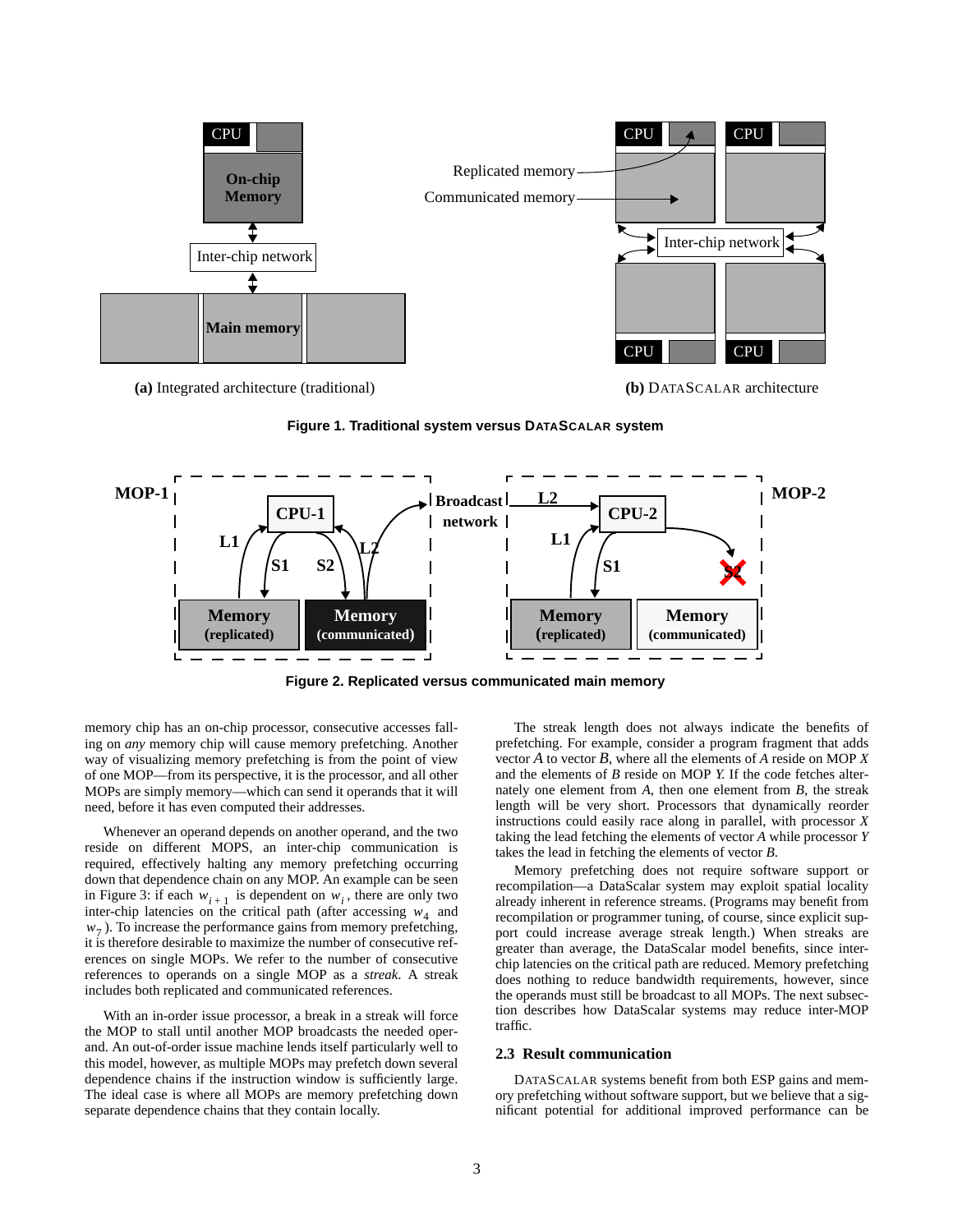

**Figure 3. Design and operation of the ESP Massive Memory Machine (taken from [15])**

achieved with compiler and/or programmer support. Another method of exploiting the fact that every memory chip contains a processor is *result communication*: when most or all of the operands for a computation are found locally, on one MOP, they are not broadcast: the result is computed locally only and broadcast to the other MOPs. If the result is to be written into the local communicated store (and is not likely to be needed again soon), the result store, and consequently the entire computation, can complete locally without incurring any off-chip traffic<sup>1</sup>. For example, if the program needed to sum an entire array, and store the result in the heap, having the entire array and heap element in communicated store on one MOP would enable the entire summation to be performed on-chip, including the final store. Subsequent accesses to that heap element would be correct, since only the owner would access the value from its communicated store and broadcast it. The software support would be needed to place the entire array on the same MOP, and to have the other MOPs bypass the code that is only to be run on the owning MOP.

The run-time system can guarantee that certain data are allocated on the same node, or the compiler can assume that no such guarantee exists. Optimizations are possible in either case; we provide specific examples in Section 4.3.

#### **2.4 Exploiting coarse-grain parallelism**

Although our DATASCALAR proposal focuses on running uniprocessor codes efficiently, a system with a processor on each memory chip is a *de facto* multiprocessor. Nothing precludes a DATASCALAR system from executing conventional parallel programs in a conventional way. In fact, a DATASCALAR system can switch between serial (ESP) modes and conventional parallel modes, exploiting easily-identifiable, coarse-grain parallelism when it exists, and running more or less serialized code efficiently when parallelism is hard to find. The result communication concept described in Section 2.3 is one manifestation of extracting parallelism from a traditional serial program. Many programs have

1. In fact, the other nodes would only compute the result, then throw it away!

some extractable parallelism, but at least some phases that achieve very poor speedup on conventional multiprocessors. These programs should benefit greatly from a DATASCALAR architecture. The issues associated with mixed serial/parallel mode execution are under investigation.

#### **3 DataScalar implementation issues**

Because every operand must be present at every processor, the DATASCALAR scheme can only hope to succeed if most accesses can be found locally. At first glance, this would seem to be an impossible limitation, and these concerns cannot be easily dismissed. In particular, we see little hope that this technique can be extended to large numbers of MOPs. It is well known, however, that a large majority of memory references tend to access a small minority of the memory locations. For this reason, cache memories—particularly those specifically designed with this in mind are often able to reduce remote accesses, sometimes dramatically [16, 4]. The challenge is to identify that part of the data and replicate it. Clearly, DATASCALAR must capture this locality in order to achieve the goal of minimal communicated data.

## **3.1 Dynamic Replication**

Section 2 suggested that data can be replicated both statically and dynamically, and discussed the static replication of data. Dynamic replication can also be achieved, largely independent of the static methods employed, though the benefits of the two methods are unlikely to be fully additive. Dynamic replication can be achieved most easily by caching communicated data, turning it temporarily into replicated data. In Figure 4 we show an example of how such a system might split data into replicated and communicated classes. Some pages in main memory are marked as replicated, and some are marked as communicated. Some lines in the cache are from local communicated pages (marked as dynamically replicated), some are from local replicated pages, and some are caching communicated data owned by other MOPs (also marked as dynamically replicated).

The designation of data as replicated must be made with some care. In particular, it is necessary that communicated data be repli-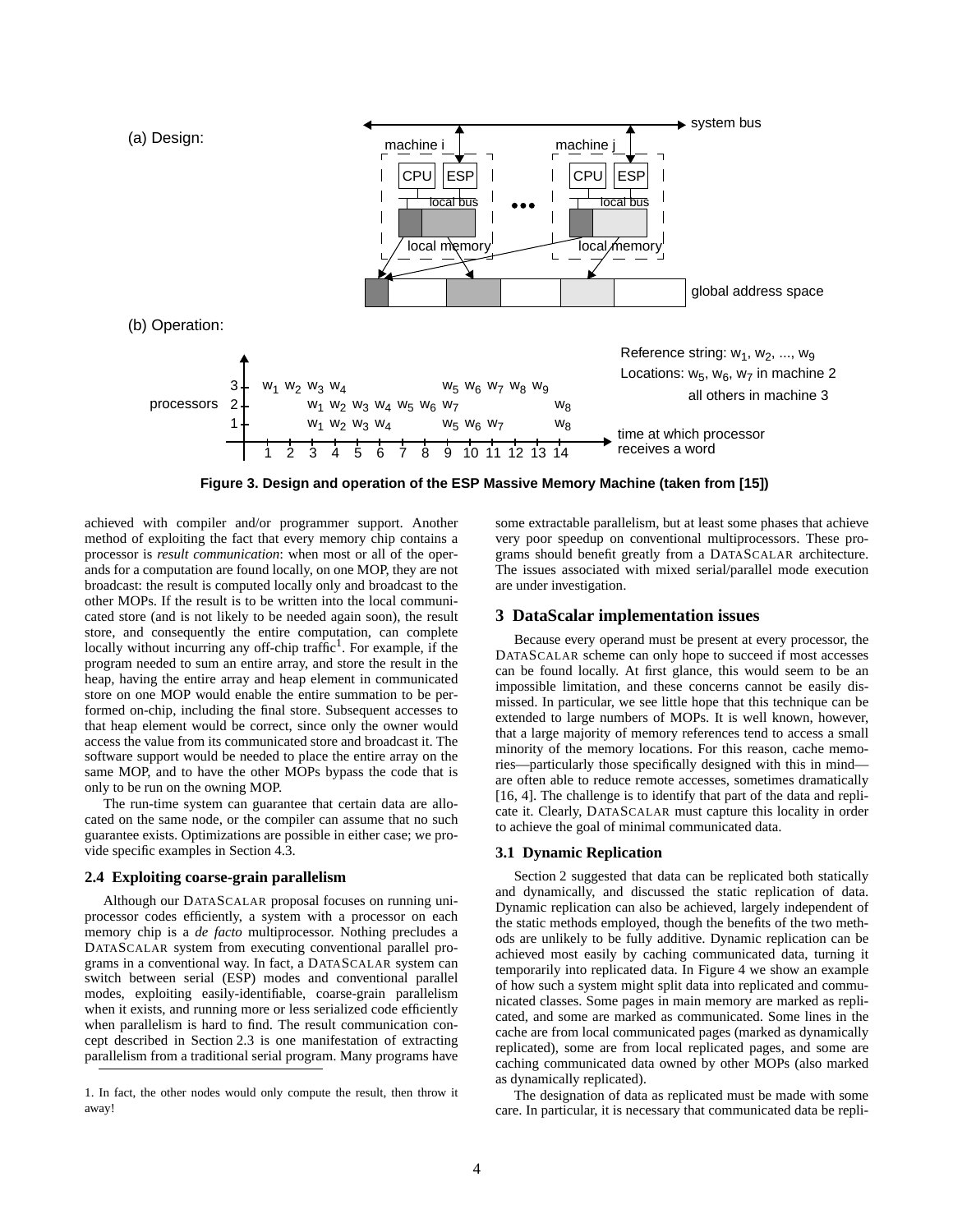

**Figure 4. An example DATASCALAR machine**

cated simultaneously at all nodes. This dynamic replication, however, creates some of the classic problems of shared-memory multiprocessors, requiring carefully defined cache- and memoryconsistency models.

Because the system is running **SPSD**, however, many of the classic problems of memory consistency do not occur. There is no problem, for example, with different nodes trying to update the same memory location with different values. Care is required, however, to assure that all nodes receive every communicated datum exactly once. This can most easily be guaranteed by assuring that all caches maintain exactly the same set of communicated data. They may of course have independent replacement policies regarding the replicated data—all nodes have exactly the same replicated data and this is strictly a local decision—but they must all agree at all times on what items are replicated and what must be communicated.

The key notion is that all caches must make the same choices as to which communicated data to evict upon a replacement. Otherwise, the owner of a communicated datum might find the datum in its cache, and consequently refrain from broadcasting it. A different MOP that had evicted the line containing that datum would then never receive the needed datum. Out-of-order execution could lead to memory operations occurring in a different order, with a resulting difference in replacement decisions. For an access-based replacement policy (such as least-recently-used), one solution is to force accesses to the same cache *set* to occur in program order. For a fill-based replacement policy (such as first-in-first-out), the corresponding solution is to force *replacements* to the same set to occur in program order. Some first-level caches use a *random* replacement policy for speed. So long as inclusion is maintained, these issues can be ignored for all but the largest level of cache, which will presumably use a replacement policy other than random.

## **3.2 Inter-chip Communication**

Because of the symmetric nature of the DATASCALAR model, all communicated values must be broadcast to all nodes. In general, broadcast operations are expensive, and clearly not scalable. In special circumstances, however, such as on a ring or bus, they may be accomplished with only minor additional cost, though reliable delivery and error recovery are inevitably more complicated for broadcast operations.

Ring operations, such as those defined in the IEEE standard Scalable Coherent Interface (SCI) [17, 28] seem particularly wellsuited for this kind of operation. On a ring, all operations are observed by all nodes on a ring if the sender is responsible for removing its own message. We envision a ring interconnect because of the high-performance capability [26], but broadcast on a ring is complicated by the fact that operands originating at different MOPs are received at other nodes in different orders. A simple tag can sort out data to different addresses, but the issue becomes complicated when the same datum must be broadcast twice. Complications also arise whenever certain data items must be rebroadcast, or cancelled (due to full network queues or speculative broadcasts, respectively). The straightforward solution is to avoid broadcasting the same address a second time until all MOPs have accepted the first broadcast of the address. We are exploring other solutions as well, which use more sophisticated tagging of broadcasts.

In Figure 4 we show how the on-chip interconnect might interact with the off-chip network. The MOP contains a queue for broadcasts, which are obtained by interface logic snooping on the memory bus. The interface logic also inhibits the memory from servicing level-one cache misses and writebacks to non-local data. When a read to a non-local line occurs, an entry is allocated in the *Broadcast Status Holding Register* (BSHR), a structure similar to the MSHR proposed for lockup-free caches [20]. The major difference between the MSHR and the BSHR is that entries may be allocated in the BSHR by broadcasts arriving from the network, *before*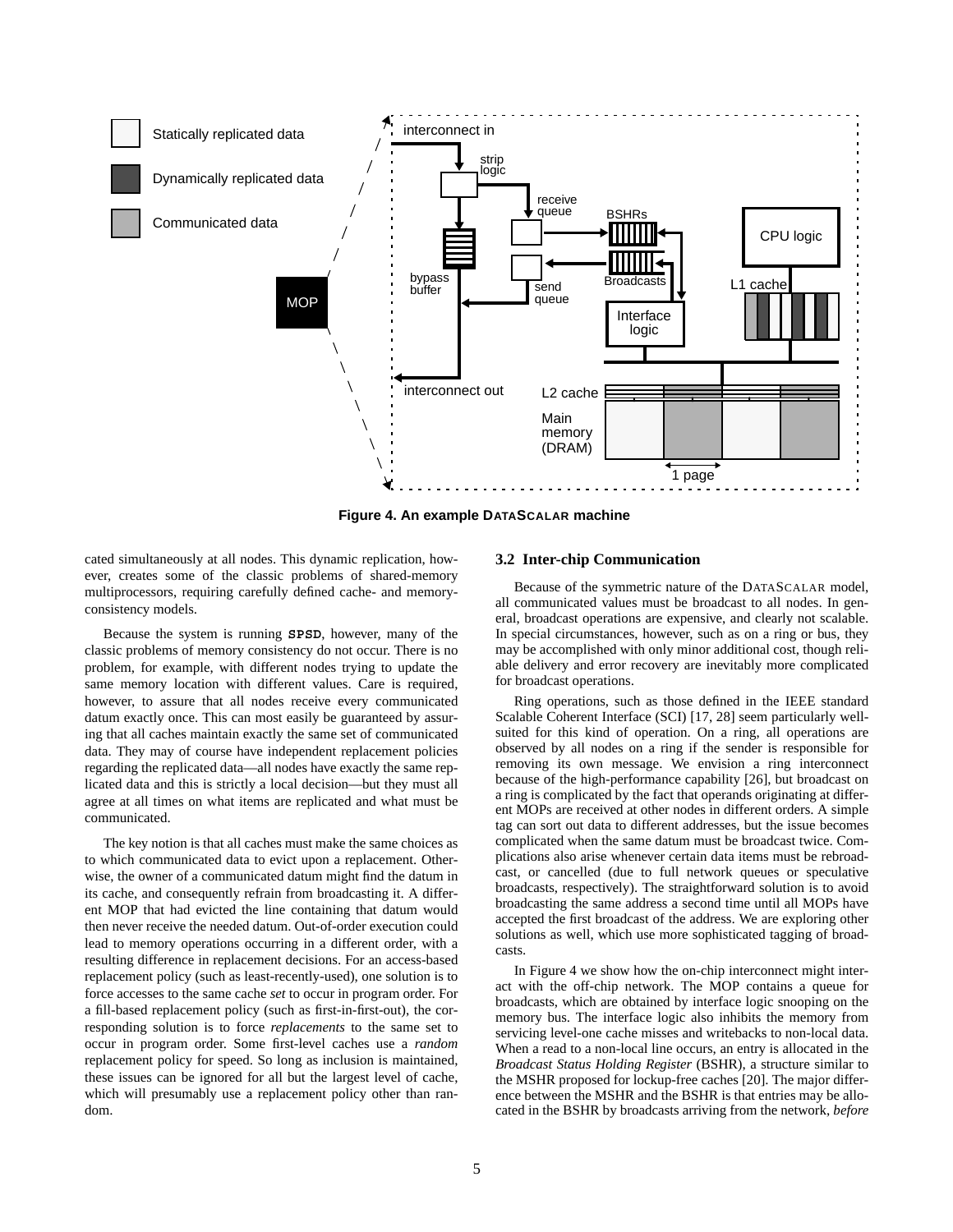the processor issues a request for that datum. When a network broadcast/processor request pair is matched, the BSHR forwards the data to the processor.

#### **3.3 Speculative execution**

Fine-grain speculative execution is now appearing in most state-of-the-art processors, and a successful DATASCALAR architecture must be compatible with out-of-order execution. Indeed, much of the promise we see in DATASCALAR is the opportunity for out-of-order execution, permitting several MOPs to race ahead simultaneously on different instruction sequences. However, speculation must be tightly controlled: the broadcast of data may well be a critical limitation of this model, and broadcast of data that goes unused will hinder performance in a bandwidth-limited system. We note that broadcasting data and then squashing it opens up many difficult problems for maintaining identical cache contents across nodes. While benefits may be seen from judicious broadcast of speculative data, the problems introduced seem too severe for the apparent payoff. We expect, therefore, that speculation will be restricted to local nodes' fetching their own data, whether replicated or communicated, and queuing up the communicated data for broadcast as soon as a speculative execution becomes nonspeculative. We are exploring more aggressive speculative communication policies as well, however.

## **3.4 Operating Systems Issues**

To the extent that an executing program is non-deterministic, operating system code can be executed in the same manner as user code. Synchronous exceptions, such as for an unaligned address, would be observed at slightly different times on different MOPs, but would cause no special problems. However, asynchronous events could potentially cause difficulty if they are not observed at the same point by all processors. Consider the case in which a write causes a page fault. Since only one MOP actually performs a write to communicated data—the other MOPs all simply discard their result—only the owning MOP would observe the page fault. If the other MOPs did not recognize the page fault, they might proceed beyond the fault point indefinitely. While it is interesting to consider such a variation on the idea of an imprecise exception, the problem can be avoided by making sure that all MOPs have the same page table entries, and actually check for exceptions on every memory operation. Thus each MOP would observe this page fault. External interrupts, likewise, must be injected into the system with care to assure that all processors observe them at the same point in their execution.

## **3.5 Cost**

Modern computer systems, even high-performance systems, are becoming increasingly cost-sensitive. Thus the success of the DATASCALAR approach may depend largely on its cost. Because of the economies of scale, it is impossible to predict actual costs of future systems without knowledge of volumes, which are often largely unrelated to the effectiveness of the architecture or the quality of the design. We can only offer the relative costs of a DATASCALAR system as compared to a conventional processor.

It is our projection that with continuing advances, processors will become ubiquitous, appearing, even on DRAM chips to make more effective use of pin bandwidth. With each succeeding DRAM generation, the cost of an on-chip processor will become smaller, and in only a few generations, a moderately high-performance processor will be feasible at only a small incremental cost. An increasing portion of modern processors is devoted to memory, composing an increasingly sophisticated hierarchy of registers and levels of cache. We envision that this trend will continue, ultimately including DRAM as well, until latencies for off-chip accesses become so long (relative to instruction issue times) that these accesses must be treated more like page faults than cache misses. Such trends argue strongly for processor/memory integration.

Conventional systems today typically consist of a single processor and a collection of memory chips, with costs often split more or less equally between the two. A DATASCALAR system would consist of a collection of identical chips each of which costs more than a conventional DRAM chip, but less than a processor chip. Because such chips would have more memory than conventional processor chips, they should be able to achieve the same performance with less off-chip bandwidth, and therefore, fewer pins. Much more work is needed to characterize the communication and computation requirements of a DATASCALAR system before definitive cost/performance arguments can be made, but there is adequate reason to hope that such a system can be cost-competitive with more conventional systems of the future.

### **4 Measuring DATASCALAR system benefits**

In this section, we discuss the potential of the previously enumerated, expected advantages of a DATASCALAR system. Since a full performance comparison between possible future systems is beyond the scope of this paper, we restrict our discussion to a highlevel comparison of two system models: a centralized processor with an on-chip cache and off-chip main memory banks, versus a DATASCALAR system with small processors and caches on the memory system chips themselves.

#### **4.1 ESP gain**

The ESP broadcast model eliminates the need for off-chip request traffic and write traffic. In Section 3.2, we mentioned the additional cost of requiring broadcasts, which is dependent on the interconnect used in future systems. In this subsection we restrict our focus to traffic reduction.

Using execution-driven simulation, we measured the amount by which off-chip traffic, both in terms of bytes and transactions, would be reduced by using a DATASCALAR architecture instead of a traditional system design. We simulated fourteen of the SPEC95 benchmarks [31] using the SimpleScalar tool set [3], which simulates processors assuming a MIPS-like instruction set. The input sizes used were the **test** input sets for all benchmarks. We reduced the number of iterations for some of the benchmarks, after determining that the reduction did not qualitatively change the results. We assumed a 64-Kbyte, two-way set associative unified, write-allocate, write-back on-chip cache. 64-Kbyte is consistent with on-chip processor cache sizes at the time the SPEC95 benchmarks were written.

Table 1 shows the reduction in inter-chip traffic resultant from ESP, expressed in both bytes and transactions (we count a request/ response pair as two transactions). The first column for each measure (bytes and transactions) shows the inter-chip traffic for a traditional system, as shown in Figure  $1a<sup>1</sup>$ . The second column for each measure shows how much inter-chip traffic remains in a DATAS-CALAR system (Figure 1b), assuming no statically replicated data (which would correspond to on-chip memory in the traditional system). The third column for each measure shows how much of the original inter-chip traffic the DATASCALAR system still produces. What we see is that the ESP model eliminates roughly 15% to 50% of the inter-MOP bytes transmitted, and from 52% to 75% of the

<sup>1.</sup> Unlike Figure 1, however, we do not assume any on-chip memory other than the cache.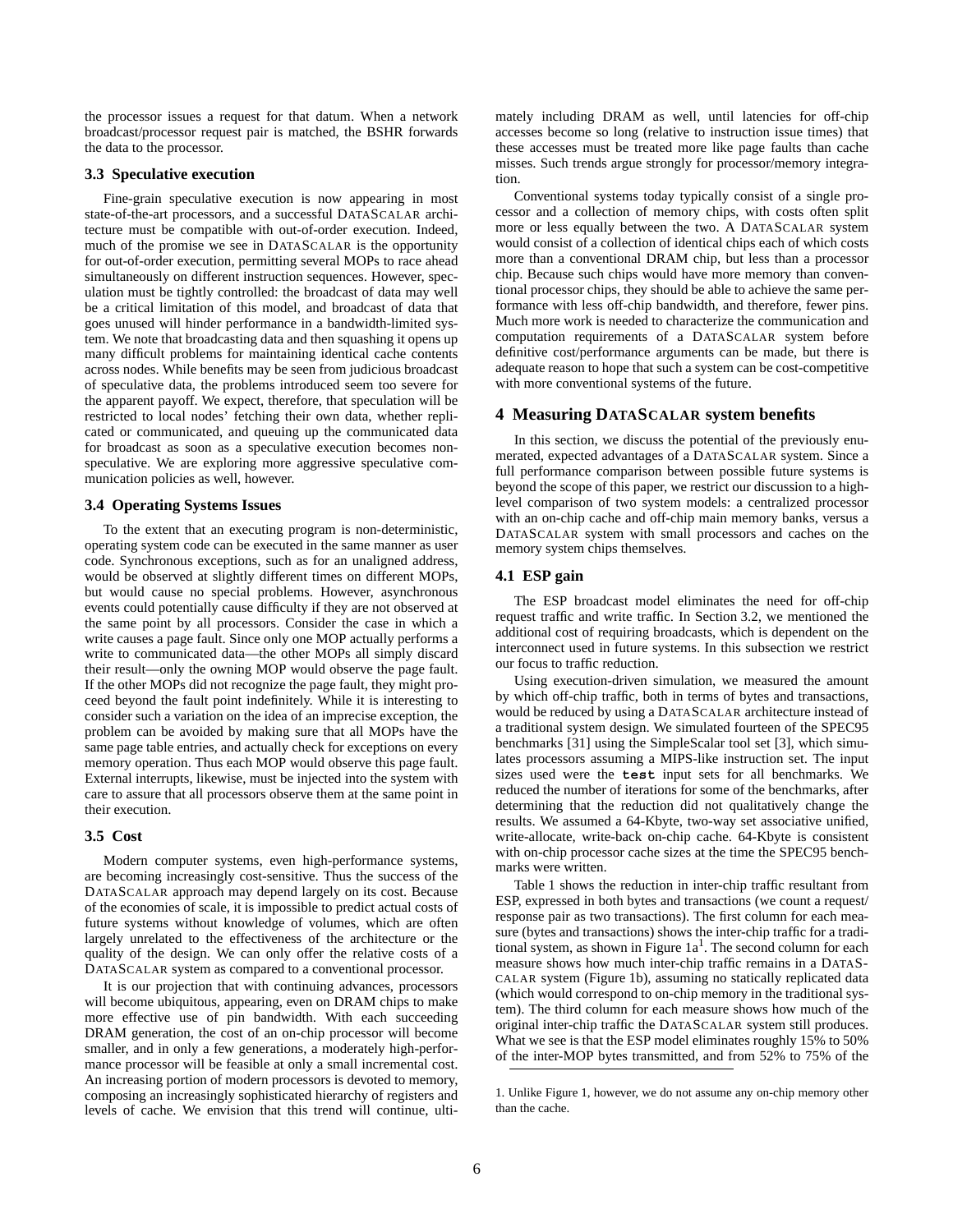|                  |       | Traffic(Mbytes)   |                           | <b>Transactions (millions)</b> |                   |           |  |
|------------------|-------|-------------------|---------------------------|--------------------------------|-------------------|-----------|--|
| <b>Benchmark</b> | Total | <b>DataScalar</b> | Remaining<br><b>Total</b> |                                | <b>DataScalar</b> | Remaining |  |
| tomcaty          | 1363  | 1150              | 84.4%                     | 79.3                           | 37.7              | 47.5%     |  |
| swim             | 474   | 288               | 60.7%                     | 27.6                           | 9.5               | 34.2%     |  |
| hydro2d          | 1182  | 794               | 67.1%                     | 68.8                           | 26.0              | 37.8%     |  |
| mgrid            | 2371  | 1641              | 69.2%                     | 138.0                          | 53.7              | 39.0%     |  |
| applu            | 588   | 363               | 61.7%                     | 34.3                           | 11.9              | 34.8%     |  |
| m88ksim          | 41    | 35                | 85.7%                     | 2.4                            | 1.2               | 48.2%     |  |
| turb3d           | 1539  | 920               | 59.8%                     | 89.6                           | 30.1              | 33.6%     |  |
| gcc              | 1401  | 1129              | 80.5%                     | 81.6                           | 37.0              | 45.3%     |  |
| compress         | 16    |                   | 46.2%                     | 1.0                            | 0.3               | 26.2%     |  |
| Ιi               | 105   | 64                | 61.0%                     | 6.1                            | 2.1               | 34.3%     |  |
| perl             | 1175  | 793               | 67.5%                     | 68.4                           | 26.0              | 38.0%     |  |
| fpppp            | 15577 | 12992             | 83.4%                     | 906.6                          | 425.3             | 46.9%     |  |
| wave5            | 1733  | 927               | 53.5%                     | 100.9                          | 30.4              | 30.1%     |  |
| vortex           | 8971  | 7096              | 79.1%                     | 523.6                          | 232.5             | 44.4%     |  |

| Table 1: ESP traffic reduction |  |  |  |  |
|--------------------------------|--|--|--|--|
|--------------------------------|--|--|--|--|

individual transactions (because no requests are sent, the transaction reduction will always be 50% or greater). These results indicate that—for systems that spend much of their time stalled due to limited memory bandwidth—implementing ESP may improve performance or reduce system cost. Note that while these results are independent of the number of MOPs, and focus on traffic reduction, they do not address the performance penalty associated with requiring broadcasts to multiple nodes. We address this issue in Section 3.2.

The ESP model may argue for a cache write policy other than write-allocate, which seems to be an ill match for this model. Allocating a cache line on a store that will neither be read again soon, nor have neighbors that will be soon read, will incur a needless inter-chip broadcast. A better solution would be to have such stores bypass their caches, completing only at their owner (if their address resided in communicated memory; stores to replicated memory complete everywhere). Another alternative is to implement a write-validate policy [18], in which allocations are performed only when a load is issued to a line that is either not in the cache or does not contain the needed word (*i.e.*, its valid bit is not set).

# **4.2 Memory prefetching**

In Table 2 we show experimental results that measure *streaks* the number of consecutive references satisfied locally on one MOP—for a four-MOP system. These simulations also used the SimpleScalar tools and assumed an identical cache configuration to that presented in Section 4.1. For each benchmark, we replicated 32 4-Kbyte pages on each node. We selected the pages to replicate by running the benchmark, saving the number of accesses to each page, sorting the pages by number of accesses, and choosing the 32 most heavily-accessed pages. We distributed the communicated pages among the nodes round-robin in blocks with sizes ranging from 4 to 32 pages. The sizes of the distribution chunks are shown for each benchmark in the first column of Table 2. For each benchmark, we tried to maximize the distribution block size (to improve streak length) while still keeping it smaller than 1/4 of both the text and the largest data (globals, heap, stack) segments. This action prevented either segment from being completely contained on one MOP, making the streak length equal to the number of references.)

The next four columns in Table 2 show the distribution of replicated pages among the four segments. By comparing these with the sizes of each segment (shown in Table 3), the percentage of that segment that is replicated can be calculated. This quantity is relevant because greater replication within a segment tends to increase streak length.

The right-most four columns show the average streak lengths of four different types of streaks for each benchmark. The first calculates streaks using all references to memory (*e.g.*, all cache misses). The second and third columns compute streak length using only instruction and data references to memory, respectively. Finally, the right-most column shows the average number of contiguous accesses to replicated pages in main memory. Very high numbers of references to replicated pages will extend average streak lengths (a streak ends when a reference accesses a communicated page on a different MOP than the previous reference to a communicated page. If communicated references occur rarely, streaks will tend to be very long).

The average streak lengths in Table 2 tend to be very high for instructions—over 20 in every case. Part of this large length is due to the replication of text pages, which is significant for most programs (li, tomcatv, m88ksim, turb3d, and fpppp have average code streaks in the hundreds or thousands, and each has from 1/3 to 1/2 of the code replicated across all MOPs). Part of the explanation for the large streaks, however, is the high spatial locality generally found in code reference streams.

Data reference streak lengths tend to be lower than the instruction streak lengths. They are low (less than 3) for some of the floating point codes (swim, applu, turb3d, mgrid, and hydro2d). Although floating-point codes tend to have high spatial locality, streaks are cut by interleaved accesses to arrays residing on different mops  $(e.g., c[i] = a[i] + b[i])$ . Also, some of the spatial locality is filtered out by the cache. The three other floatingpoint codes have higher average data streak lengths, however, ranging from about 6 to 33. The integer codes tend to have higher data streak lengths than do the floating-point codes. The data streak length for li is high because most of its data set is replicated. The others, however, do not have large fractions of their data set replicated, and they have average data streak lengths from about 3 to over 130.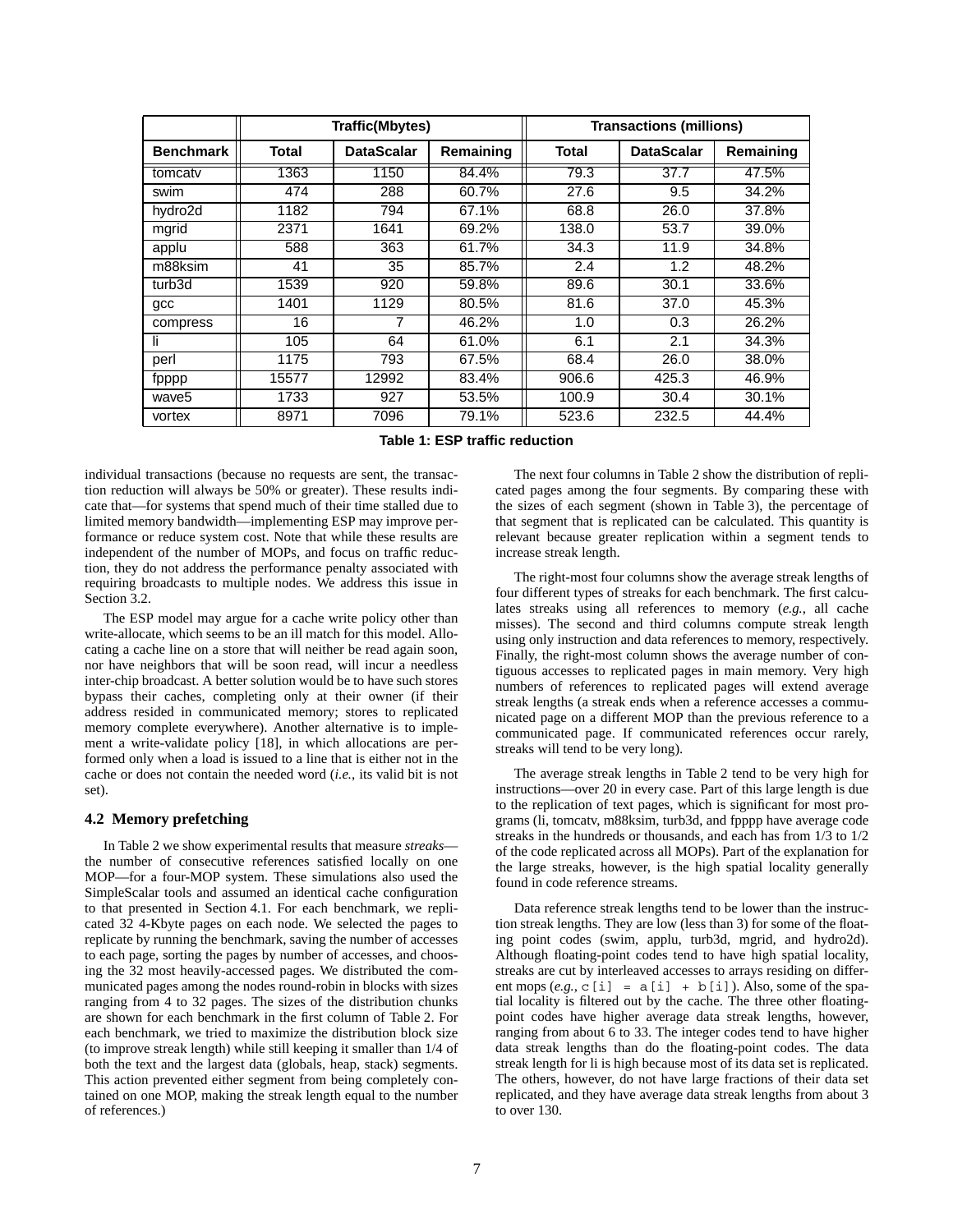| <b>Benchmark</b> | Dist.<br>size (Kb) | <b>Replicated pages (128Kb)</b> |                |          |                | Average streak length |         |        |       |
|------------------|--------------------|---------------------------------|----------------|----------|----------------|-----------------------|---------|--------|-------|
|                  |                    | text                            | qlobal         | heap     | stack          | total                 | text    | data   | repl. |
| tomcatv          | 32                 | 22                              | 6              | 2        | $\overline{2}$ | 42.3                  | 31486.7 | 6.7    | 21.7  |
| swim             | 32                 | 7                               | 24             | $\Omega$ |                | 2.1                   | 60.2    | 2.1    | 1.0   |
| hydro2d          | 32                 | 25                              | 5              | $\Omega$ | 2              | 1.7                   | 176.9   | 1.6    | 1.1   |
| mgrid            | 32                 | 4                               | 27             | $\Omega$ |                | 1.5                   | 31.4    | 1.5    | 1.0   |
| applu            | 32                 | 23                              | 8              | $\Omega$ | 1              | 2.6                   | 43.3    | 2.6    | 1.0   |
| m88ksim          | 64                 | 16                              | 10             | 5        | 1              | 157.3                 | 859.2   | 69.1   | 16.2  |
| turb3d           | 64                 | 19                              | 12             | $\Omega$ | 4              | 1.7                   | 1541.6  | 1.6    | 1.1   |
| <b>acc</b>       | 256                | 25                              | 1              | $\Omega$ | 6              | 7.4                   | 23.9    | 4.5    | 1.2   |
| compress         | 16                 | 6                               | 25             | $\Omega$ |                | 103.5                 | 41.7    | 134.7  | 1.3   |
| li.              | 16                 | 17                              | 2              | 12       | 1              | 841.2                 | 777.2   | 2027.1 | 208.4 |
| perl             | 128                | 26                              | $\overline{2}$ | 3        | 1              | 7.6                   | 34.5    | 4.1    | 2.1   |
| fpppp            | 64                 | 27                              | 4              | $\Omega$ | 1              | 165.6                 | 755.9   | 33.7   | 3.7   |
| wave5            | 64                 | 17                              | 14             | $\Omega$ |                | 6.4                   | 171.6   | 5.9    | 1.7   |
| vortex           | 128                | 27                              | 2              |          | 2              | 5.5                   | 21.0    | 2.9    | 1.9   |

#### **Table 2: Streak measurements for a four-MOP system**

Each row shows the experimental parameters for each benchmark, followed by the results. The first column contains the granularity at which communicated data are distributed round-robin around the MOPs. The second through fifth columns show the number of pages from each segment that were replicated for each benchmark. The right-most four columns show the average streak lengths for all reads, all reads to code and data, and reads to replicated memory, respectively.

| <b>Benchmark</b>   | text | global | heap  | stack | total |
|--------------------|------|--------|-------|-------|-------|
| tomcatv            | 164  | 28     | 37    | 14418 | 14647 |
| swim               | 169  | 14421  | 28    | 10    | 14628 |
| hydro2d            | 216  | 8653   | 44    | 14    | 8927  |
| mgrid              | 174  | 7492   | 25    | 10    | 7701  |
| applu              | 249  | 32322  | 27    | 27    | 32625 |
| m88ksim            | 283  | 128    | 481   | 9     | 901   |
| turb <sub>3d</sub> | 246  | 25386  | 39    | 11    | 25682 |
| gcc                | 2129 | 259    | 1694  | 309   | 4391  |
| compress           | 103  | 43089  | 24    | 7     | 43223 |
| Ιi                 | 178  | 21     | 88    | 9     | 296   |
| perl               | 529  | 76     | 25613 | 8     | 26226 |
| fpppp              | 341  | 475    | 26    | 21    | 863   |
| wave5              | 389  | 41852  | 37    | 11    | 42289 |
| vortex             | 970  | 127    | 25870 | 12    | 26979 |

#### **Table 3: Data set sizes (in Kbytes)**

Each row shows the breakdown of data set size for a benchmark, in kilobytes. The data set is broken down into the code, global data, heap, and stack segments. The right-most column displays the sum of the four components.

These results show that even with caches filtering out spatial locality, many programs will be able to take advantage of memory prefetching. DATASCALAR MOPs can run ahead of the others, finding multiple needed operands and instructions locally, and sending them to the other MOPs early—sometimes before the other MOPs have resolved the needed addresses.

# **4.3 Result communication**

Although memory prefetching and the ESP gains are compatible with existing software, they do not aggressively exploit the notion of having a processor coupled with every memory chip. By moving the processing to the operands, instead of vice-versa (the traditional approach), we can exploit the integrated processor/ memory model. Unfortunately, this approach cannot be done transparently (*i.e.*, without explicit software support) in a DATASCA-LAR system. When all operands needed for a computation are located on a single MOP, only the result need be broadcast (or stored). Optimizations are also possible when a majority of the operands needed for a computation reside on one MOP, but not all. It is here that the **SPSD** model becomes genuinely different from **SISD**: different MOPs may be following different paths of execution and issuing different instructions, but are still running the same program and working on the same data stream.

To allow different behavior on different nodes, the processors need an instruction that generates a value (or a condition code),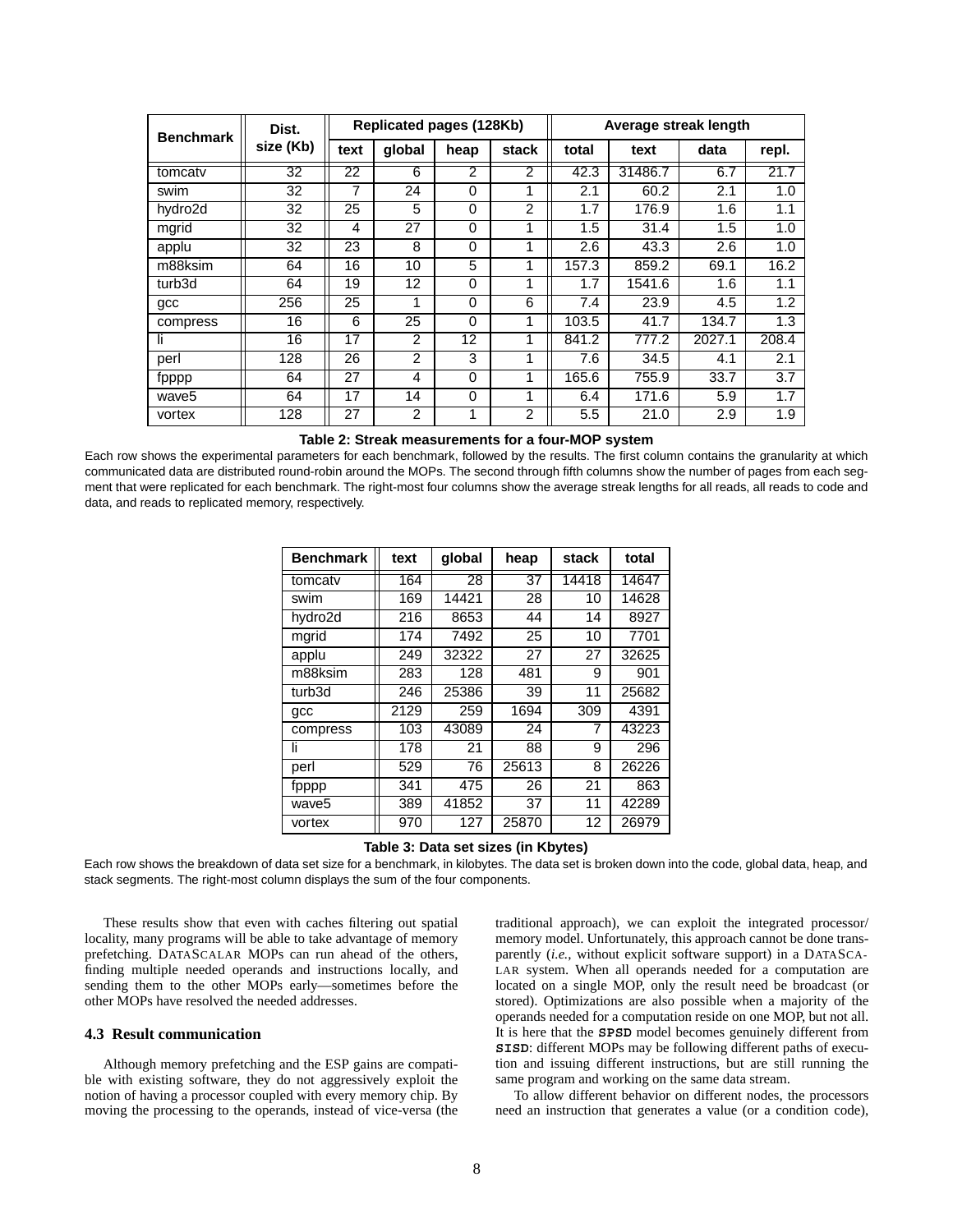which signifies whether a given address resides locally. This value could be used either as a branch condition or to support predicated execution, allowing different MOPs to engage in different behavior based on whether or not a datum is found on-chip.

The compiler, perhaps with programmer support, may compile for three different cases:

- 1. Operands for a computation are spread across multiple MOPs, with non-disambiguable dependences among them.
- 2. The operands are on multiple MOPs, but the operands on one of them are not needed to resolve the others.
- 3. All the operands can be guaranteed to reside on one MOP.

In case 1, the compiler does nothing, letting the system revert to transparent ESP execution. In case 2, the operands on all but one MOP may be broadcast, the one MOP performs the computation, and broadcasts the result to the other MOPs. This action reduces both traffic (the operands on the computing MOP are not sent) and computation (on the other MOPs). If a value on the computing MOP is needed by another MOP to resolve an address, this scheme fails, so the compiler must guarantee that this situation does not occur.

Disambiguating such dependencies at compile time is hard at best and impossible at worst. A simpler solution may be to guarantee that all of the operands needed for a computation reside on the same MOP. We can extend the virtual memory system to use certain bits of an address and a hash function to determine on which MOP it should place a given communicated page. We can then extend the run-time storage allocator to accept an address and return a pointer to allocated memory which resides on the same MOP as the given address. Coupled with loader support, related data structures may then be guaranteed to exist on the same MOP, or at least in the same MOP's virtual address sphere.

For brevity, we discuss only two examples below of how these techniques may be used, but many others exist.

*Summing an array*: in case 1 above, all MOPs containing elements of an array broadcast the elements that they own. Each MOP sums the entire array. An example of case 2 occurs if the MOP that owns the first array element did not broadcast the other elements it owns; instead, any MOP that did not own the first element would broadcast its elements but not perform the summation. The firstelement MOP computes the sum, and broadcasts the result to all MOPs. In case 3, the array would be either linked to or dynamically allocated on the same MOP. The other MOPs would branch around the summation and receive the broadcasted sum. Other techniques from parallel processing, such as partial-sum reductions, could also be successful.

*Manipulating a chained hash table*: in case 1, lookups, insertions, and deletions all require inter-MOP communication. In case 2, when performing a lookup, traffic can be reduced by following an individual chain as long as the chain is local. After following its local section of a chain, that MOP broadcasts only the pointer that points to the subsequent element (which it does not own), so that the next MOP may begin to follow the chain. A benefit is only realized here when multiple consecutive elements in the chain reside on the same MOP. In case 3 (shown in Figure 5), chain elements are allocated in a heap page that resides on the same MOP as the head of the chain (using the run-time storage allocator modification described above). With this guarantee, the compiler can generate code that is bypassed by MOPs that do not contain the chain in their communicated store. When performing a lookup, the owner can race down the chain without waiting for an off-chip access, and broadcast the result of the lookup to the other MOPs. For insertions and deletions, no off-chip traffic occurs *at all*, since the result is written into the local communicated store of the owner. Note that while a conventional system may find part of the hash table on the processor, these optimizations always hold true for the *entire table*, since there is a participating processor on every memory chip.

Many other examples, both new ones and those drawn from the realm of shared-memory parallel processing, exist and can be exploited, given the appropriate level of programmer or compiler support. The extent to which compilers can identify opportunities for exploiting result communication *without* programmer support is unclear at present, however.

# **5 Conclusion**

In this paper we have presented a system-level organization and execution model for future systems that have processors and memory coupled tightly together—a DATASCALAR architecture that runs the Single-Program, Single Data stream execution model. This proposal targets near-seamless expansion of highly-integrated systems, and is intended to benefit future systems that are limited by off-chip communication; *e.g.*, those that have a large disparity between the cost of an on-chip memory access versus that of an off-chip access. We break the potential benefits of this model down into four major categories, and discuss them along with the disadvantages of this architecture. We then discuss some of the issues associated with implementing this type of system. Finally, we provide measurements and discussion that indicate that there is indeed potential in the four benefit categories—ESP gains, memory prefetching, result communication, and hybrid parallel execution.

Many of our ideas were inspired by the Massive Memory Machine proposal, from which we obtained the concept of ESP [15]. Other research efforts are examining the running of uniprocessor programs much faster by using multiple program counters; the Multiscalar group at Wisconsin [13, 29] is one example. This is a complementary project, however, since we focus on the part of the system that is external to the processor (faster processors simply make our case stronger). Other projects are looking at processor/memory integration, such as the IRAM project at Berkeley [24], the PPRAM project at Kyushu University [23], and work at Sun Microsystems [25]. Also, Mitsubishi has developed a multimedia processor prototype integrated with on-chip DRAM [10].

This work is part of an ongoing research effort. We are in the process of building a detailed simulation infrastructure to evaluate DATASCALAR systems. We are also identifying compiler algorithms and language extensions that support the extraction of parallelism from **SPSD** (such as result communication). We are working to improve the DATASCALAR architecture itself—by supporting speculation more aggressively, improving static replication (perhaps on the level of objects or words), supporting coarsegrained dynamic replication (such as page promotion/demotion), and identifying techniques to maximize streak length.

The DATASCALAR architecture was originally conceived to permit system memory expansion in future systems that had integrated processors and memory. The goal was to be able to run uniprocessor programs efficiently and seamlessly, even given the presence of multiple processors on the memory chips. It is possible that the major benefit of DATASCALAR will be the ability to exploit parallelism in codes that were not traditionally thought of as candidates for parallel processing. Efficient serial execution, a seamless fallback case, and the notion of "memory parallelism" may enable levels of performance much than either current uniprocessors or parallel processors achieve alone.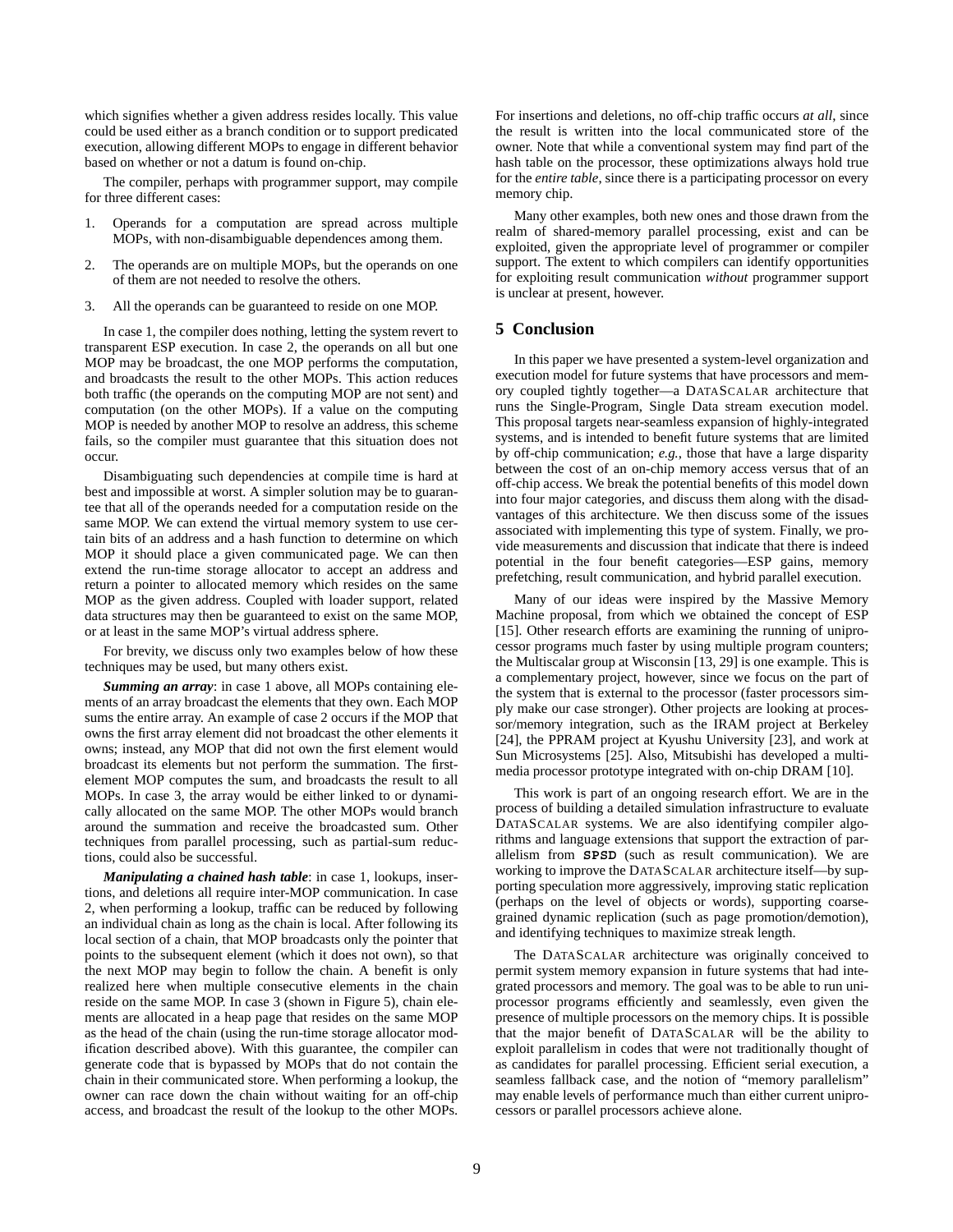

**Figure 5. Operating on a fully-distributed chained hash table**

# **Acknowledgments**

The authors thank Alain Kägi, T.N. Vijaykumar, Scott Breach, and Babak Falsafi for their helpful discussions and intellectual contributions to this work, and Todd Austin, who developed the original SimpleScalar simulation tool set.

# **References**

- [1] Forest Baskett. Keynote address. *9th International Parallel Processing Symposium*, April 1995.
- [2] Dileep P. Bhandarkar. *Alpha Implementations and Architecture: Complete Reference and Guide*. Digital Press, Newton, MA, 1996.
- [3] Doug Burger and Todd M. Austin. Evaluating Future Microprocessors: the SimpleScalar Tool Set. Technical Report 1308, Computer Sciences Department, University of Wisconsin, Madison, WI, July 1996.
- [4] Doug Burger, James R. Goodman, and Alain Kägi. Memory Bandwidth Limitations of Future Microprocessors. In *Proceedings of the 23rd Annual International Symposium on Computer Architecture*, pages 79–90, May 1996.
- [5] Douglas C. Burger, Alain Kägi, and James R. Goodman. The Declining Effectiveness of Dynamic Caching for General-Purpose Microprocessors. Technical Report 1261, Computer Sciences Department, University of Wisconsin, Madison, WI, January 1995.
- [6] David Callahan, Ken Kennedy, and Allan Porterfield. Software Prefetching. In *Proceedings of the Fourth Symposium on Architectural Support for Programming Languages and Operating Systems*, pages 40–52, April 1991.
- [7] Tien-Fu Chen and Jean-Loup Baer. A Performance Study of Software and Hardware Data Prefetching Schemes. In *Proceedings of the 21st Annual International Symposium on Computer Architecture*, pages 223–232, April 1994.
- [8] William Y. Chen, Scott A. Mahlke, Pohua P. Chang, and Wen-mei W. Hwu. Data Access Microarchitectures for Superscalar Processors with Compiler-Assisted Data Prefetching. In *Proceedings of the 24th International Symposium on Microarchitecture*, pages 69–73, November 1991.
- [9] F. Darema-Rogers, V. A. Norton, and G. F. Pfister. Using a Single-Program Multiple-Data Computation Model for Parallel Execution of Scientific Applications. IBM Research Report RC 11552, November 1985.
- [10] Toru Shimizu et al. A Multimedia 32b RISC Microprocessor with 16Mb DRAM. In *Proceedings of the 1996 International Solid-State Circuits Conference*, pages 216–217. Mitsubishi Electric Co., February 1996.
- [11] Keith I. Farkas and Norman P. Jouppi. Complexity/Performance Tradeoffs with Non-Blocking Loads. In *Proceedings of the 21st*

*Annual International Symposium on Computer Architecture*, pages 211–222, April 1994.

- [12] Michael J. Flynn. Some Computer Organizations and Their Effectiveness. *IEEE Transactions on Computers*, C-21:948–960, 1972.
- [13] Manoj Franklin. *The Multiscalar Architecture*. Ph.D. thesis, University of Wisconsin, December 1993.
- [14] John W. C. Fu, Janak H. Patel, and Bob L. Janssens. Stride Directed Prefetching in Scalar Processor. In *Proceedings of the 25th International Symposium on Microarchitecture*, pages 102–110, December 1992.
- [15] Hector Garcia-Molina, Richard J. Lipton, and Jacobo Valdes. A Massive Memory Machine. *IEEE Transactions on Computers*, C-33(5):391–399, May 1984.
- [16] James R. Goodman. Using Cache Memory To Reduce Processor-Memory Traffic. In *Proceedings of the 10th Annual International Symposium on Computer Architecture*, pages 124–131, June 1983.
- [17] David V. James, Anthony T. Laundrie, Stein Gjessing, and Gurindar S. Sohi. Scalable Coherent Interface. *IEEE Computer*, 23(6):74–77, June 1990.
- [18] Norman P. Jouppi. Cache Write Policies and Performance. In *Proceedings of the 20th Annual International Symposium on Computer Architecture*, pages 191–201, May 1993.
- [19] Alexander C. Klaiber and Henry M. Levy. An Architecture for Software-Controlled Data Prefetching. In *Proceedings of the 18th Annual International Symposium on Computer Architecture*, pages 43–53, May 1991.
- [20] David Kroft. Lockup-Free Instruction Fetch/Prefetch Cache Organization. In *Proceedings of the 8th Annual International Symposium on Computer Architecture*, pages 81–87, May 1981.
- [21] James Laudon, Anoop Gupta, and Mark Horowitz. Interleaving: A Multithreading Technique Targeting Multiprocessors and Workstations. In *Proceedings of the Sixth Symposium on Architectural Support for Programming Languages and Operating Systems*, pages 308–318, October 1994.
- [22] Todd C. Mowry, Monica S. Lam, and Anoop Gupta. Design and Evaluation of a Compiler Algorithm for Prefetching. In *Proceedings of the Fifth Symposium on Architectural Support for Programming Languages and Operating Systems*, pages 62–73, October 1992.
- [23] Kazuaki Murakami. PPRAM: A 21st Century's Microprocessor Architecture. Computer Architecture Seminar, UW-Madison, October 1995.
- [24] David Patterson, Tom Anderson, and Kathy Yelick. The Case for IRAM. In *Proceedings of HOT Chips 8*, Stanford, California, August 1996.
- [25] Ashley Saulsbury, Fong Pong, and Andreas Nowatzyk. Missing the Memory Wall: The Case for Processor/Memory Integration. In *Proceedings of the 23nd Annual International Symposium on Computer Architecture*, May 1996.